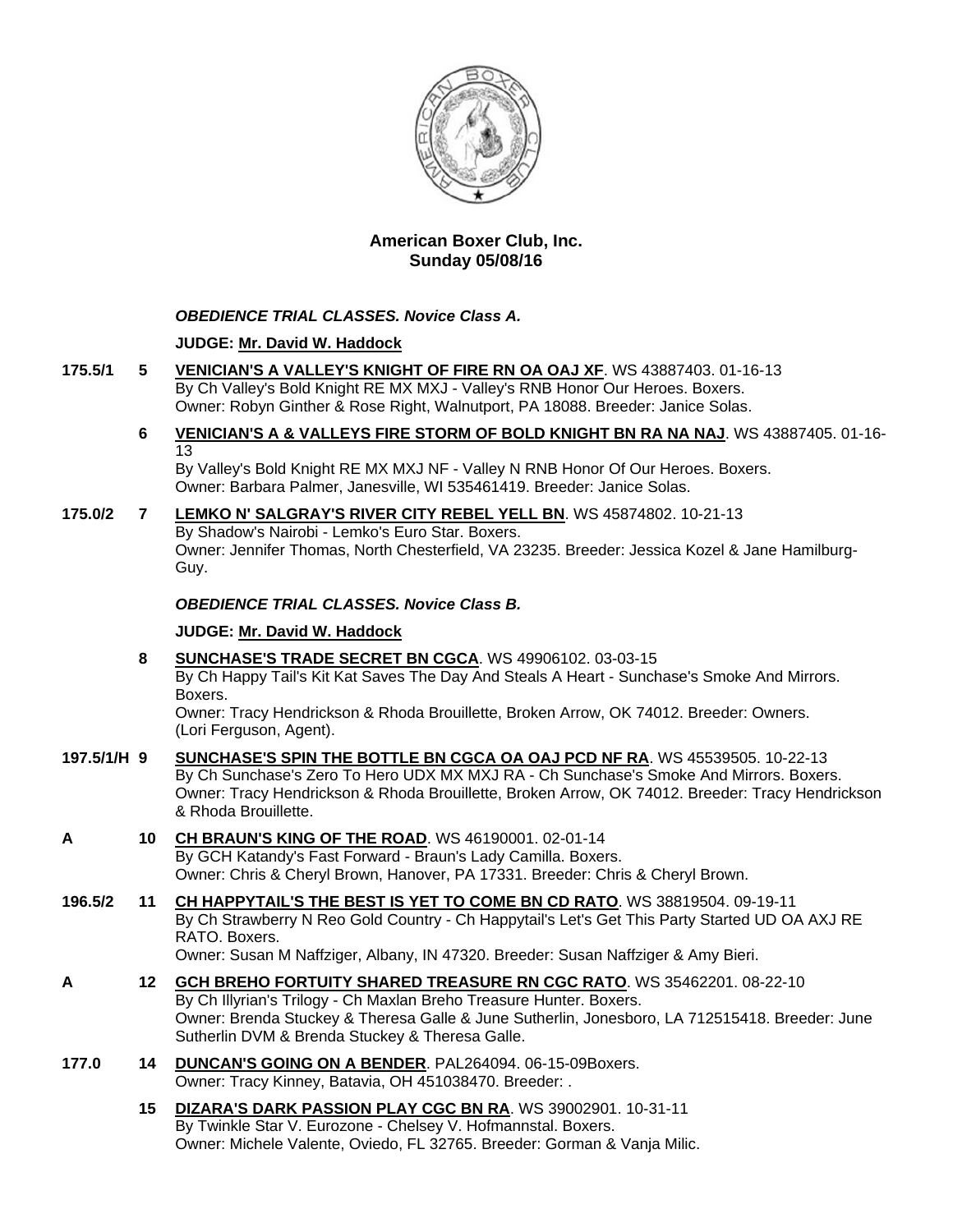- **191.0/3 16 [KACEE'S CRIME OF PASSION @ TEALCREST BN](http://www.infodog.com/my/drlookup2.htm?makc=WS%2045403604&mdog=KaCee%27s+Crime+Of+Passion+@+Tealcrest+BN&wins=all)**. WS 45403604. 10-26-13 By Dizara's Wicked Game CDX BN RA - Bella Vom Schattenboxen BN RN. Boxers. Owner: Jill Hootman, Clarksville, TN 37040. Breeder: Karen Suarez.
- **172.0 17 [ORION'S & WINWAL'S AN ERNIE FOR BERT CD BN PCD RN CA](http://www.infodog.com/my/drlookup2.htm?makc=WS%2037457107&mdog=Orion%27s+&+Winwal%27s+An+Ernie+For+Bert+CD+BN+PCD+RN+CA&wins=all)**. WS 37457107. 04-10-11 By Buster Tony Hill - Baby Boot Scoot Hill. Boxers. Owner: Dr Susan E Wooden, Warrenville, IL 60555. Breeder: JJ Monk.
	- **18 [KILLIAN PEEKABOO HIRSCH V BIG MAC BN](http://www.infodog.com/my/drlookup2.htm?makc=WS%2043747705&mdog=Killian+Peekaboo+Hirsch+V+Big+Mac+BN&wins=all)**. WS 43747705. 03-31-13 By Eloy Von Haus Sonnenstrahl - Falk Z Ringu Von Der Big Mac. Boxers. Owner: Christina Hirsch & Jeannie Mcelroy, Rocky River, OH 44116. Breeder: Jeannie Mcelroy.
- **182.0/4 19 [DEBLYN INDOMITABLE SPIRIT BN RN TD HT CGC](http://www.infodog.com/my/drlookup2.htm?makc=WS%2045881502&mdog=DebLyn+Indomitable+Spirit+BN+RN+TD+HT+CGC&wins=all)**. WS 45881502. 12-02-13 By Ch Storybook Page After Page - Ch Peprhl Life's A Dance With DebLyn VCD1 BN GN RE TDX HT PT. Boxers. Owner: Debra L Owens & Robert L Owens, Luther, IA 50152. Breeder: Debra Owens & Caitlyn Owens & Sue Ann Thompson.

#### *OBEDIENCE TRIAL CLASSES. Open Class A.*

#### **JUDGE: [Mr. David W. Haddock](http://www.infodog.com/show/judge/jdgprofile.htm?jn=18846)**

**194.0/1 11 [CH HAPPYTAIL'S THE BEST IS YET TO COME BN CD RATO](http://www.infodog.com/my/drlookup2.htm?makc=WS%2038819504&mdog=Ch+Happytail%27s+The+Best+Is+Yet+To+Come+BN+CD+RATO&wins=all)**. WS 38819504. 09-19-11 By Ch Strawberry N Reo Gold Country - Ch Happytail's Let's Get This Party Started UD OA AXJ RE RATO. Boxers.

Owner: Susan M Naffziger, Albany, IN 47320. Breeder: Susan Naffziger & Amy Bieri.

- **194.0/2 20 [OLYMPIC'S COVERT OPERATION CD](http://www.infodog.com/my/drlookup2.htm?makc=WS%2043727804&mdog=Olympic%27s+Covert+Operation+CD&wins=all)**. WS 43727804. 11-29-12 By GCH Encore's War Games - Olympic's Harbor Breeze. Boxers. Owner: Lynn M Ochoa, Swanton, OH 43558. Breeder: Julie Wilmore & Manuel E Martinez.
	- **21 [HALL'S ANGEL OF MINE CD BN RE RAE](http://www.infodog.com/my/drlookup2.htm?makc=PAL256182&mdog=Hall%27s+Angel+Of+Mine+CD+BN+RE+RAE&wins=all)**. PAL256182. 01-03-10Boxers. Owner: Debora & Randall W Hall, Louisville, KY 402220000. Breeder: .

#### **185.0/3 22 [GREAT EXPECTATIONS WINIFRED WILL DO! VCD1 TD CD RA BN NA NAJ HSAS CGCA](http://www.infodog.com/my/drlookup2.htm?makc=WS%2039438202&mdog=Great+Expectations+Winifred+Will+Do%21+VCD1+TD+CD+RA+BN+NA+NAJ+HSAs+CGCA&wins=all)**. WS 39438202. 09-02-11

By Marc Del Benicadell - HC CT Shera's Great Expectations VCD1TDXVSTTDUTDTACDAXAXJNFNJPHSAsdHXAsMHINsHXBC. Boxers. Owner: Reegan Ray & William Polonsky, Encinitas, CA 92024. Breeder: Reegan Ray. (Lori Rose, Agent).

# *OBEDIENCE TRIAL CLASSES. Open Class B.*

# **JUDGE: [Mr. David W. Haddock](http://www.infodog.com/show/judge/jdgprofile.htm?jn=18846)**

- **23 [SUNCHASE'S MAN IN BLACK CDX BN GN RE CA DN](http://www.infodog.com/my/drlookup2.htm?makc=WS%2035563704&mdog=Sunchase%27s+Man+In+Black+CDX+BN+GN+RE+CA+DN&wins=all)**. WS 35563704. 10-14-10 By Breezewoods Lord Of Wystmont - Sunchase's Little Black Dress. Boxers. Owner: Shirley Williams & Tracy L Hendrickson, Fort Smith, AR 72902078. Breeder: Tracy Hendrickson & Rhoda Goselin-Brouillette.
- **24 [CH PEPRHL LIFE'S A DANCE WITH DEBLYN VCD2 BN RE TDX OA OAJ HT PT](http://www.infodog.com/my/drlookup2.htm?makc=WS%2030844201&mdog=Ch+Peprhl+Life%27s+A+Dance+With+DebLyn+VCD2+BN+RE+TDX+OA+OAJ+HT+PT&wins=all)**. WS 30844201. 06-29-09

By Ch OTCH Regal's Heeere's Johnny UDX RN - Ch Peprhl Will You Dance Marbo CD RE AX AXJ OF. Boxers.

Owner: Debra Owens & Caitlyn Owens, Luther, IA 501520357. Breeder: Sue Ann Thompson.

**25 [INDIGO'S WYNNING IZ EZ CDX GN RE CA](http://www.infodog.com/my/drlookup2.htm?makc=WS%2034020401&mdog=Indigo%27s+Wynning+Iz+Ez+CDX+GN+RE+CA&wins=all)**. WS 34020401. 05-28-10

By Storybook Page After Page - Indigo's Luck Be A Lady V Turo. Boxers. Owner: Shirley Williams, Fort Smith, AR 72902078. Breeder: Diane Monson & Lynn Cooch.

**26 [CH HAPPYTAIL'S LET'S GET THIS PARTY STARTED UD RAE OA AXJ RATO](http://www.infodog.com/my/drlookup2.htm?makc=WS%2027791701&mdog=Ch+Happytail%27s+Let%27s+Get+This+Party+Started+UD+RAE+OA+AXJ+RATO&wins=all)**. WS 27791701. 09- 05-08

By Ch Breezewood's Lord Of Wystmont CDX RE - Onesti's Happy Tail's Debutante. Boxers. Owner: Susan M Naffziger, Albany, IN 47320. Breeder: Amy Bieri.

**194.5/1 27 [SUNCHASE'S LITTLE PINK RIBBON UD MX MXJ OF RAE BN CGCA CA](http://www.infodog.com/my/drlookup2.htm?makc=WS%2035563707&mdog=Sunchase%27s+Little+Pink+Ribbon+UD+MX+MXJ+OF+RAE+BN+CGCA+CA&wins=all)**. WS 35563707. 10-14-10 By Ch Breezewood's Lord Of Wystmont CDX RA - Sunchase's Little Black Dress UDX AX AXJ RA CA OF. Boxers.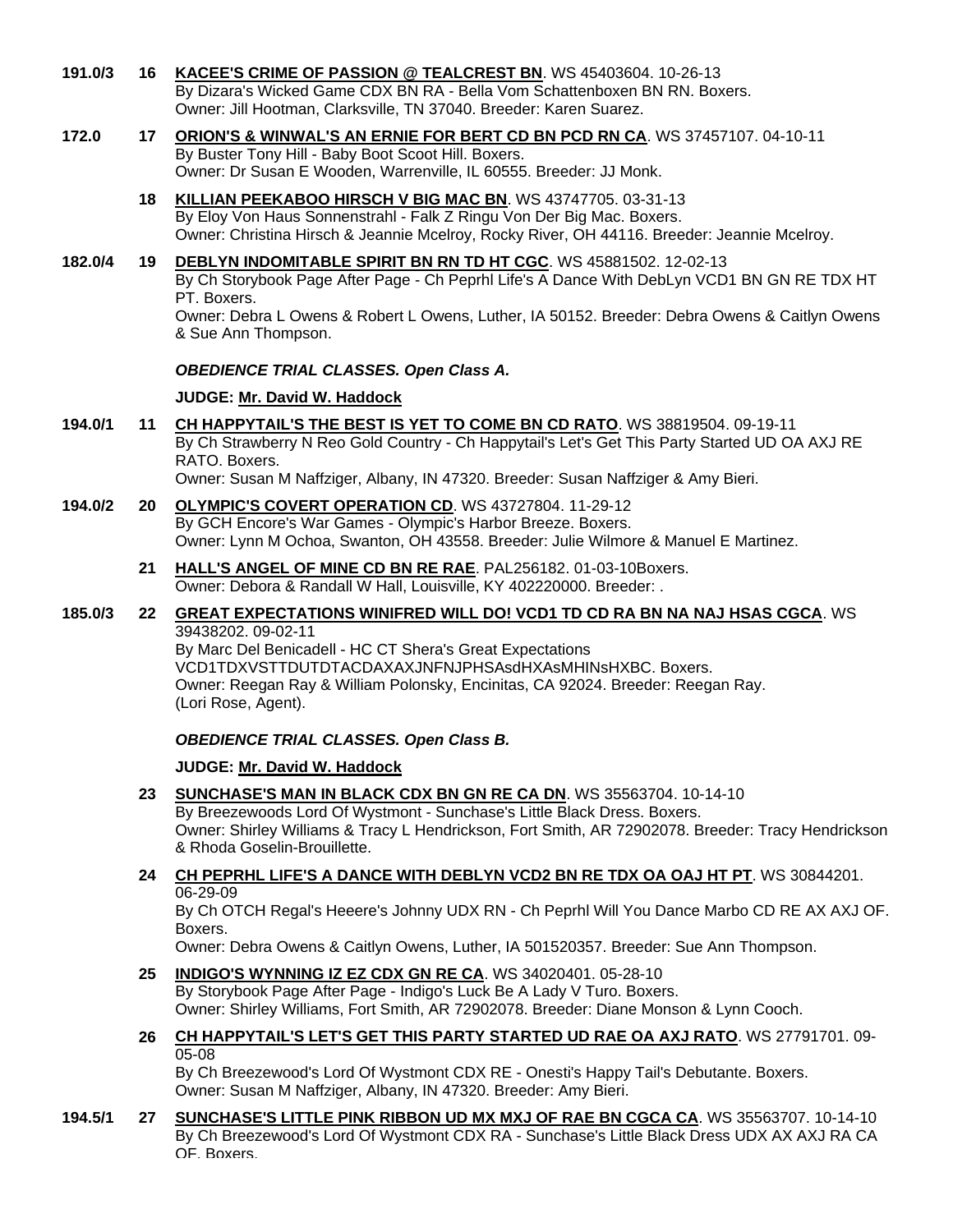Owner: Tracy Hendrickson & Rhoda Brouillete, Broken Arrow, OK 740129426. Breeder: Tracy Hendrickson & Rhoda Brouillette.

**190.0/2 28 [SUNCHASE'S RUNNING THE RED UD MX MXJ CA CGCA OF RAE](http://www.infodog.com/my/drlookup2.htm?makc=WS%2035563706&mdog=Sunchase%27s+Running+The+Red+UD+MX+MXJ+CA+CGCA+OF+RAE&wins=all)**. WS 35563706. 10-14-10 By Ch Breezewood's Lord Of Wystmont CDX RA - Sunchase's Little Black Dress UDX RA MX MXJ OF CA CGCA. Boxers. Owner: Tracy L Hendrickson & Rhoda Brouillette, Broken Arrow, OK 740129426. Breeder: Tracy Hendrickson.

#### **194.0/2 29 [SUNCHASE'S LIGHTNING STRIKES TWICE UDX MX MXJ OF CA CGCA MXB RAE](http://www.infodog.com/my/drlookup2.htm?makc=WS--28777107&mdog=Sunchase%27s+Lightning+Strikes+Twice+UDX+MX+MXJ+OF+CA+CGCA+MXB+RAE&wins=all)**. WS-- 28777107. 12-03-08

By Ch Halcyon Fire King - Simply Eclipsed RN. Boxers. Owner: Tracy L Hendrickson & Rhoda Brouillette, Broken Arrow, OK 740129426. Breeder: Rhoda Brouillette.

**30 [TEALCREST'S BECK AND CALL CDX AX AXJ](http://www.infodog.com/my/drlookup2.htm?makc=WS%2040917801&mdog=Tealcrest%27s+Beck+And+Call+CDX+AX+AXJ&wins=all)**. WS 40917801. 03-12-12

By Ch Tealcrest's Luck Of The Irish CD RA AX AXJ NF CA - Miro-Tealcrests What's UR Name RN CA. Boxers.

Owner: Mary Nee & Jill Hootman, Fairview Heights, IL 622083524. Breeder: Jill C Hootman & Robin Kennedy.

# *OBEDIENCE TRIAL CLASSES. Utility Class A.*

**JUDGE: [Mr. Fred Buroff](http://www.infodog.com/show/judge/jdgprofile.htm?jn=5277)**

**31 [HABERL'S LOVE OVER GOLD CDX BN GN RE CA](http://www.infodog.com/my/drlookup2.htm?makc=WS%2031868202&mdog=Haberl%27s+Love+Over+Gold+CDX+BN+GN+RE+CA&wins=all)**. WS 31868202. 09-19-09 By Ch Guapo Soto - Ch Haberl's Forever Young CD RE. Boxers. Owner: Maryjane Alencewicz & BJ Barnhart, Montverde, FL 34756. Breeder: Maryjane Alencewicz & BJ Barnhart & Don Garrett & J Haberl.

### **32 [MACH SHIRA'S KAHLUA SHE'S SO FREAKIN CUTE CDX GN RAE MX MXB MXJ MJB MXF](http://www.infodog.com/my/drlookup2.htm?makc=WS%2023774602&mdog=MACH+Shira%27s+Kahlua+She%27s+So+Freakin+Cute+CDX+GN+RAE+MX+MXB+MXJ+MJB+MXF&wins=all)**. WS 23774602. 11-03-07

By Can-Cia's Hard Day's Night - Remy Leadoo RN. Boxers. Owner: Erin & Tom Rezmer, Lombard, IL 60148. Breeder: Kim Northcutt & Rose Northcutt.

# *OBEDIENCE TRIAL CLASSES. Utility Class B.*

# **JUDGE: [Mr. Fred Buroff](http://www.infodog.com/show/judge/jdgprofile.htm?jn=5277)**

**27 [SUNCHASE'S LITTLE PINK RIBBON UD MX MXJ OF RAE BN CGCA CA](http://www.infodog.com/my/drlookup2.htm?makc=WS%2035563707&mdog=Sunchase%27s+Little+Pink+Ribbon+UD+MX+MXJ+OF+RAE+BN+CGCA+CA&wins=all)**. WS 35563707. 10-14-10 By Ch Breezewood's Lord Of Wystmont CDX RA - Sunchase's Little Black Dress UDX AX AXJ RA CA OF. Boxers.

Owner: Tracy Hendrickson & Rhoda Brouillete, Broken Arrow, OK 740129426. Breeder: Tracy Hendrickson & Rhoda Brouillette.

**28 [SUNCHASE'S RUNNING THE RED UD MX MXJ CA CGCA OF RAE](http://www.infodog.com/my/drlookup2.htm?makc=WS%2035563706&mdog=Sunchase%27s+Running+The+Red+UD+MX+MXJ+CA+CGCA+OF+RAE&wins=all)**. WS 35563706. 10-14-10 By Ch Breezewood's Lord Of Wystmont CDX RA - Sunchase's Little Black Dress UDX RA MX MXJ OF CA CGCA. Boxers.

Owner: Tracy L Hendrickson & Rhoda Brouillette, Broken Arrow, OK 740129426. Breeder: Tracy Hendrickson.

**29 [SUNCHASE'S LIGHTNING STRIKES TWICE UDX MX MXJ OF CA CGCA MXB RAE](http://www.infodog.com/my/drlookup2.htm?makc=WS--28777107&mdog=Sunchase%27s+Lightning+Strikes+Twice+UDX+MX+MXJ+OF+CA+CGCA+MXB+RAE&wins=all)**. WS-- 28777107. 12-03-08 By Ch Halcyon Fire King - Simply Eclipsed RN. Boxers. Owner: Tracy L Hendrickson & Rhoda Brouillette, Broken Arrow, OK 740129426. Breeder: Rhoda Brouillette.

# **30 [TEALCREST'S BECK AND CALL CDX AX AXJ](http://www.infodog.com/my/drlookup2.htm?makc=WS%2040917801&mdog=Tealcrest%27s+Beck+And+Call+CDX+AX+AXJ&wins=all)**. WS 40917801. 03-12-12

By Ch Tealcrest's Luck Of The Irish CD RA AX AXJ NF CA - Miro-Tealcrests What's UR Name RN CA. Boxers.

Owner: Mary Nee & Jill Hootman, Fairview Heights, IL 622083524. Breeder: Jill C Hootman & Robin Kennedy.

# *OBEDIENCE TRIAL CLASSES. Beginner Novice Class A.*

**JUDGE: [Mr. Fred Buroff](http://www.infodog.com/show/judge/jdgprofile.htm?jn=5277)**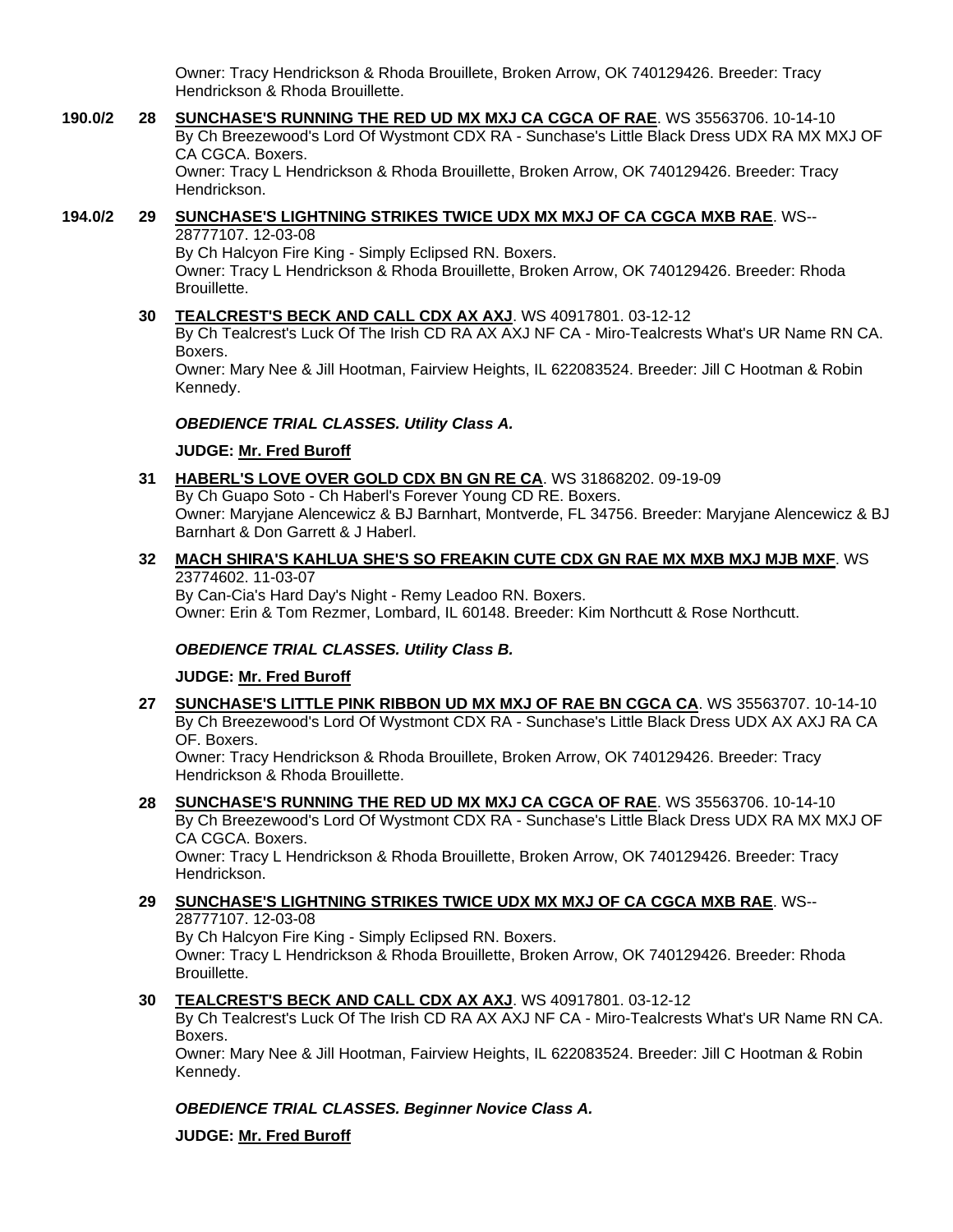| 193.0/1 | 33              | LYRIC 'N LEMKO'S GIRL ON FIRE. WS 49945202. 03-14-15<br>By GCH Salgray N Lemko's Gangnam Style - Ch Lemko Walk A Mile In My Shoes At Lyric. Boxers.<br>Owner: Sue Simon & Dennis Simon, Scotch Plains, NJ 07076. Breeder: Sue Simon & Dennis Simon &<br>Jessica Kozel.                                          |
|---------|-----------------|-----------------------------------------------------------------------------------------------------------------------------------------------------------------------------------------------------------------------------------------------------------------------------------------------------------------|
|         |                 | <b>OBEDIENCE TRIAL CLASSES. Beginner Novice Class B.</b>                                                                                                                                                                                                                                                        |
|         |                 | <b>JUDGE: Mr. Fred Buroff</b>                                                                                                                                                                                                                                                                                   |
| 183.5/3 | 14              | DUNCAN'S GOING ON A BENDER. PAL264094. 06-15-09Boxers.<br>Owner: Tracy Kinney, Batavia, OH 451038470. Breeder: .                                                                                                                                                                                                |
|         | 34              | DREAMIN' OF DIXIE SKIES'. PAL266741. 01-09-12Boxers.<br>Owner: Melissa Rogers, Waynesville, OH 45068. Breeder: .                                                                                                                                                                                                |
| 182.5   | 35 <sub>5</sub> | GCHS SCHMIDT'S-GC MOOSE A MOOSE OA OAJ OF OAP NJP CA. WS 29070301. 12-31-08<br>By GCH Raineylane-Studio DaVinci - Schmidt's Mystic Run At Heart Acre. Boxers.<br>Owner: Tammy Davison & Juli Schmidt & Cindy Yaeger, Freeland, MI 486238855. Breeder: Juli<br>Schmidt & Cindy Yaeger.                           |
| 186.0/2 | 36              | <b>SARKEL'S STEPPIN RIGHT ALONG CAA RN CGC. WS 43592804. 03-09-13</b><br>By Ch Hi-Stand's How Doya Like "Me" Now - Sarkels'Up The Ante At Hidden Creek. Boxers.<br>Owner: Vicki L Sinner & Ann Gilbert, Hastings, NE 68901. Breeder: Ann Gilbert & Doris Honey Pippen.                                          |
| 192.5/1 | 37              | CH BREHO ALMOST GOT AWAY, RATO. WS 41013601. 04-15-12<br>By Ch Storybook Page After Page - GCH Breho Emerson Dream Walkin' RN BN CD. Boxers.<br>Owner: Suzanne Crites & Brenda Stuckey & Karen Emerson & T Galle, Hot Springs, AR 71913.<br>Breeder: Suzanne Crites & Brenda Stuckey & Karen Emerson & T Galle. |
|         | 38              | <b>CAN-CIA'S MCCOY'S MAN IN THE MIRROR CAA.</b> WS 39750201. 12-22-11<br>By Ch Silverlane's Excalibur - Ch Backwood's Taylor Made Illusion. Boxers.<br>Owner: L McCoy & B & B Staley, Monrovia, IN 46157. Breeder: S South & S Canciamille.                                                                     |
| 183.0/4 | 39              | <b>OLYMPIC'S TAKE IT AWAY. WS 49995002. 02-20-15</b><br>By Ch Oak Knoll's Justice For All - Olympic's What Can I Say?. Boxers.<br>Owner: Debora & Randall Hall, Louisville, KY 40222. Breeder: Julie Wilmore & Claudia Parsons.                                                                                 |
| 178.5   | 40              | <b>CICERON KAMENICKI.</b> WS 51950302. 05-24-15<br>By Varanao Della Rocca Costanza - UR14710501 - Xenia Kamenicka - UR14710601. Boxers.<br>Owner: Jeannie McElroy & Ellasha Ferriell, Crittenden, KY 41030. Breeder: Vladimir Vragocanski.                                                                      |
| 179.0   | 41              | TEALCREST'S CIRCLE OF LIFE RN. WS 45945501. 12-17-13<br>By Ch Storybook's Page After Page - GCH TealCrest's Spitfire CAA BN RN RATO. Boxers.<br>Owner: Jill Hootman, Clarksville, TN 37040. Breeder: Jill Hootman.<br>(Rick Justice, Agent).                                                                    |
|         |                 | <b>OBEDIENCE TRIAL CLASSES. Preferred Novice Class.</b>                                                                                                                                                                                                                                                         |
|         |                 | JUDGE: Mr. David W. Haddock                                                                                                                                                                                                                                                                                     |
| A       | 18.             | KILLIAN PEEKABOO HIRSCH V BIG MAC BN. WS 43747705. 03-31-13<br>By Eloy Von Haus Sonnenstrahl - Falk Z Ringu Von Der Big Mac. Boxers.<br>Owner: Christina Hirsch & Jeannie Mcelroy, Rocky River, OH 44116. Breeder: Jeannie Mcelroy.                                                                             |
| 189.0/1 |                 | 42 ROCKET'S KINDRED SPIRIT BN RN CGC. WS 40712003. 04-16-12<br>By Ch Bentbrook's Image Of HighNoon - Rocket's Sky's The Limit CD RN CGC. Boxers.<br>Owner: Dawn Heath, Charlotte, NC 28269. Breeder: Kerry Rodgers.                                                                                             |
|         |                 | <b>OBEDIENCE TRIAL CLASSES. Graduate Novice Class.</b>                                                                                                                                                                                                                                                          |
|         |                 | JUDGE: Mr. David W. Haddock                                                                                                                                                                                                                                                                                     |
|         | 21              | HALL'S ANGEL OF MINE CD BN RE RAE. PAL256182. 01-03-10Boxers.<br>Owner: Debora & Randall W Hall, Louisville, KY 402220000. Breeder: .                                                                                                                                                                           |
|         |                 | <b>OBEDIENCE TRIAL CLASSES. Preferred Open Class.</b>                                                                                                                                                                                                                                                           |

**JUDGE: [Mr. David W. Haddock](http://www.infodog.com/show/judge/jdgprofile.htm?jn=18846)**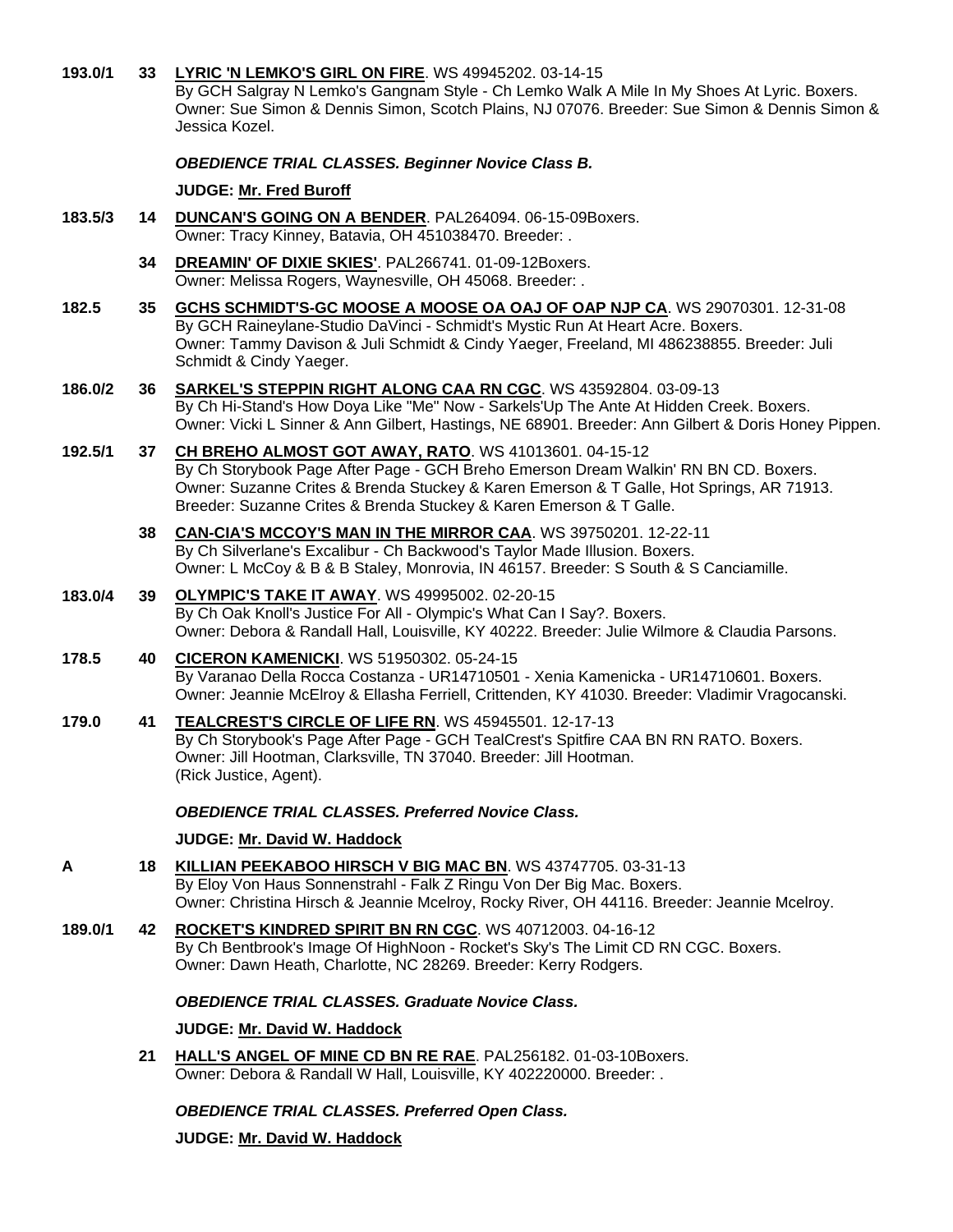**43 [CH PEPRHL'S DANCE FEVER VCD1 RE AXP AJP THDA CGC](http://www.infodog.com/my/drlookup2.htm?makc=WS%2030844202&mdog=Ch+Peprhl%27s+Dance+Fever+VCD1+RE+AXP+AJP+THDA+CGC&wins=all)**. WS 30844202. 06-29-09 By OTCH Ch Regal's Heeere's Johnny UDX OM3 - Ch Peprhl Will You Dance Marbo CDX RE AX AXJ OF. Boxers.

Owner: Sue Ann Thompson, North Liberty, IA 523179540. Breeder: Sue Ann Thompson.

**188.0/1 44 [SUNCHASE'S SMACK ME BLACK CDX RE BN GN CAA DN](http://www.infodog.com/my/drlookup2.htm?makc=WS%2035563702&mdog=Sunchase%27s+Smack+Me+Black+CDX+RE+BN+GN+CAA+DN&wins=all)**. WS 35563702. 10-14-10 By Ch Breezewoods Lord Of Wystmont CDX RE - Sunchase's Little Black Dress UDX OM1 RA OA AXJ. Boxers.

Owner: Robin Vaughan & Tracy Hendrickson & Rhoda Goselin-Brouillette, West Fork, AR 72774. Breeder: Tracy Hendrickson & Rhoda Goselin-Brouillette.

#### *OBEDIENCE TRIAL CLASSES. Graduate Open Class.*

#### **JUDGE: [Mr. Fred Buroff](http://www.infodog.com/show/judge/jdgprofile.htm?jn=5277)**

**24 [CH PEPRHL LIFE'S A DANCE WITH DEBLYN VCD2 BN RE TDX OA OAJ HT PT](http://www.infodog.com/my/drlookup2.htm?makc=WS%2030844201&mdog=Ch+Peprhl+Life%27s+A+Dance+With+DebLyn+VCD2+BN+RE+TDX+OA+OAJ+HT+PT&wins=all)**. WS 30844201. 06-29-09

By Ch OTCH Regal's Heeere's Johnny UDX RN - Ch Peprhl Will You Dance Marbo CD RE AX AXJ OF. Boxers.

Owner: Debra Owens & Caitlyn Owens, Luther, IA 501520357. Breeder: Sue Ann Thompson.

**31 [HABERL'S LOVE OVER GOLD CDX BN GN RE CA](http://www.infodog.com/my/drlookup2.htm?makc=WS%2031868202&mdog=Haberl%27s+Love+Over+Gold+CDX+BN+GN+RE+CA&wins=all)**. WS 31868202. 09-19-09

By Ch Guapo Soto - Ch Haberl's Forever Young CD RE. Boxers. Owner: Maryjane Alencewicz & BJ Barnhart, Montverde, FL 34756. Breeder: Maryjane Alencewicz & BJ Barnhart & Don Garrett & J Haberl.

#### **32 [MACH SHIRA'S KAHLUA SHE'S SO FREAKIN CUTE CDX GN RAE MX MXB MXJ MJB MXF](http://www.infodog.com/my/drlookup2.htm?makc=WS%2023774602&mdog=MACH+Shira%27s+Kahlua+She%27s+So+Freakin+Cute+CDX+GN+RAE+MX+MXB+MXJ+MJB+MXF&wins=all)**. WS 23774602. 11-03-07

By Can-Cia's Hard Day's Night - Remy Leadoo RN. Boxers. Owner: Erin & Tom Rezmer, Lombard, IL 60148, Breeder: Kim Northcutt & Rose Northcutt.

#### *OBEDIENCE TRIAL CLASSES. Veterans Class (Obedience).*

#### **JUDGE: [Mr. Fred Buroff](http://www.infodog.com/show/judge/jdgprofile.htm?jn=5277)**

**197.0/1 26 [CH HAPPYTAIL'S LET'S GET THIS PARTY STARTED UD RAE OA AXJ RATO](http://www.infodog.com/my/drlookup2.htm?makc=WS%2027791701&mdog=Ch+Happytail%27s+Let%27s+Get+This+Party+Started+UD+RAE+OA+AXJ+RATO&wins=all)**. WS 27791701. 09- 05-08

By Ch Breezewood's Lord Of Wystmont CDX RE - Onesti's Happy Tail's Debutante. Boxers. Owner: Susan M Naffziger, Albany, IN 47320. Breeder: Amy Bieri.

- **192.0/3 45 [LL & BRUSH HILL'S MOPAR MADNESS UD](http://www.infodog.com/my/drlookup2.htm?makc=WS%2023115306&mdog=LL+&+Brush+Hill%27s+Mopar+Madness+UD&wins=all)**. WS 23115306. 08-04-07 By Ch Encore's Crimson Tide - Ch Brush Hill & LL Star Spangled. Boxers. Owner: Lynn M Ochoa, Swanton, OH 435589536. Breeder: Ellen Bradley & Lenny Leftman.
- **196.5/2 46 [MACH3 ANJA VON WALDSTADT VCD2 RE MXS2 MJB2 MXP OF T2B](http://www.infodog.com/my/drlookup2.htm?makc=WS%2020480303&mdog=MACH3+Anja+Von+Waldstadt+VCD2+RE+MXS2+MJB2+MXP+OF+T2B&wins=all)**. WS 20480303. 01-04-07 By Arames Vom Messingsberg - Josephine Von Bachbett VCD2 UD RE MX MXJ. Boxers. Owner: Renee Fulcer, Winnebago, IL 61088. Breeder: Renee Fulcer.

#### *OBEDIENCE TRIAL CLASSES. Team Competition (Obedience).*

#### **JUDGE: [Mr. Fred Buroff](http://www.infodog.com/show/judge/jdgprofile.htm?jn=5277)**

**634.0 15 [DIZARA'S DARK PASSION PLAY CGC BN RA](http://www.infodog.com/my/drlookup2.htm?makc=WS%2039002901&mdog=Dizara%27s+Dark+Passion+Play+CGC+BN+RA&wins=all)**. WS 39002901. 10-31-11 By Twinkle Star V. Eurozone - Chelsey V. Hofmannstal. Boxers. Owner: Michele Valente, Oviedo, FL 32765. Breeder: Gorman & Vanja Milic.

#### **634.0 22 [GREAT EXPECTATIONS WINIFRED WILL DO! VCD1 TD CD RA BN NA NAJ HSAS CGCA](http://www.infodog.com/my/drlookup2.htm?makc=WS%2039438202&mdog=Great+Expectations+Winifred+Will+Do%21+VCD1+TD+CD+RA+BN+NA+NAJ+HSAs+CGCA&wins=all)**. WS 39438202. 09-02-11 By Marc Del Benicadell - HC CT Shera's Great Expectations VCD1TDXVSTTDUTDTACDAXAXJNFNJPHSAsdHXAsMHINsHXBC. Boxers. Owner: Reegan Ray & William Polonsky, Encinitas, CA 92024. Breeder: Reegan Ray. (Lori Rose, Agent).

**634.0 29 [SUNCHASE'S LIGHTNING STRIKES TWICE UDX MX MXJ OF CA CGCA MXB RAE](http://www.infodog.com/my/drlookup2.htm?makc=WS--28777107&mdog=Sunchase%27s+Lightning+Strikes+Twice+UDX+MX+MXJ+OF+CA+CGCA+MXB+RAE&wins=all)**. WS-- 28777107. 12-03-08 By Ch Halcyon Fire King - Simply Eclipsed RN. Boxers. Owner: Tracy L Hendrickson & Rhoda Brouillette, Broken Arrow, OK 740129426. Breeder: Rhoda